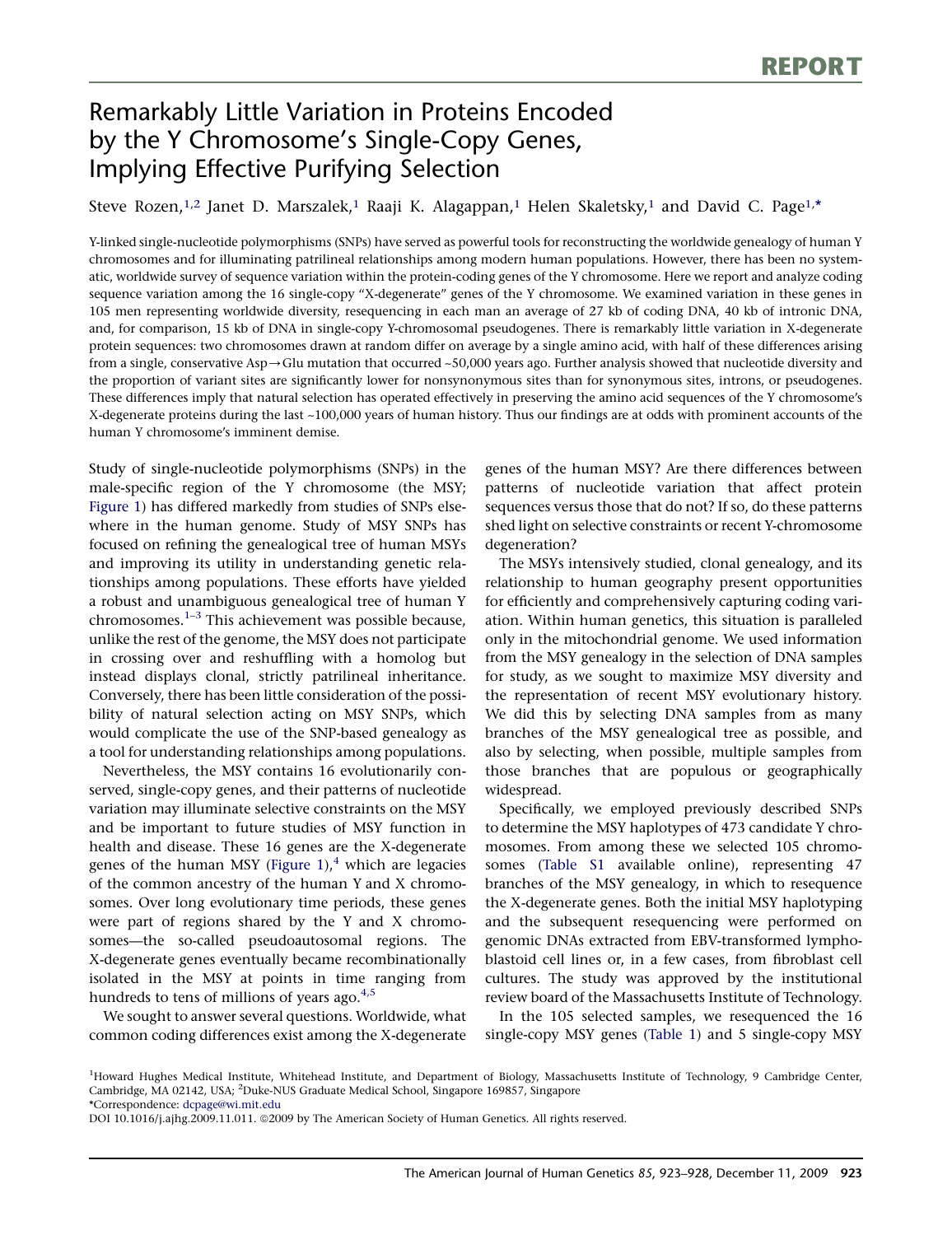<span id="page-1-0"></span>



(A) Schematic representation of euchromatic portions of the MSY (male-specific region of Y chromosome) highlighting locations of X-degenerate genes and pseudogenes studied. All of these genes and pseudogenes have formerly allelic homologs on the X chromosome. Asterisks indicate pseudogenes.

(B) The MSY does not undergo meiotic crossing over with a homolog. By contrast, the pseudoautosomal regions (green) undergo crossing over between the X and Y chromosomes at male meiosis and thus are shared by the two chromosomes. The MSY's X-degenerate genes and pseudogenes are distinct from the genes found in the pseudoautosomal regions. (C) Sequence classes within the human Y chromosome. See  $4$  for details.

pseudogenes (Table S2). GenBank accession numbers for the resequenced portions of these genes and pseudogenes are listed in Table S3. The referenced GenBank entries

| Table 1.<br><b>Genes Surveyed for DNA Sequence Variation</b> |                                             |                      |              |  |  |  |
|--------------------------------------------------------------|---------------------------------------------|----------------------|--------------|--|--|--|
| Gene                                                         | <b>Numbers of Nucleotide Sites Surveyed</b> |                      |              |  |  |  |
|                                                              | <b>Synonymous</b>                           | <b>Nonsynonymous</b> | Intron       |  |  |  |
| <b>SRY</b>                                                   | 174                                         | 429                  | $\mathbf{0}$ |  |  |  |
| RPS4Y1                                                       | 235                                         | 549                  | 1,374        |  |  |  |
| <b>ZFY</b>                                                   | 636                                         | 1,634                | 1,624        |  |  |  |
| <b>AMELY</b>                                                 | 146                                         | 343                  | 1,609        |  |  |  |
| TBL1Y                                                        | 396                                         | 1,006                | 3,775        |  |  |  |
| <b>PRKY</b>                                                  | 193                                         | 472                  | 1,538        |  |  |  |
| USP9Y                                                        | 2,176                                       | 5,305                | 10,507       |  |  |  |
| DDX3Y                                                        | 582                                         | 1,395                | 2,954        |  |  |  |
| UTY                                                          | 1,185                                       | 2,853                | 6,519        |  |  |  |
| TMSB4Y                                                       | 36                                          | 93                   | 185          |  |  |  |
| NLGN4Y                                                       | 307                                         | 775                  | 1,282        |  |  |  |
| CYORF15A                                                     | 116                                         | 274                  | 757          |  |  |  |
| CYORF15B                                                     | 155                                         | 385                  | 1,007        |  |  |  |
| KDM5D                                                        | 1,235                                       | 2,847                | 4,131        |  |  |  |
| <b>EIF1AY</b>                                                | 125                                         | 304                  | 1,413        |  |  |  |
| RPS4Y2                                                       | 236                                         | 550                  | 1,654        |  |  |  |
| <b>Total</b>                                                 | $7,932^{\rm a}$                             | $19,215^a$           | 40,329       |  |  |  |

NOTE: Table S3 provides details of STSs (primer pairs) used to amplify exons and their intronic flanks.

<sup>a</sup> Totals listed differ from column sums (7,933 and 19,214 nucleotides, respectively) because of rounding of nonintegral values.

specify the PCR primer pairs and reaction conditions with which we amplified the resequenced portions of the genes and pseudogenes. We were able to design reliable assays for PCR amplification of all but 4 of the 185 X-degenerate coding exons. We carried out sequencing reactions with ''BigDye'' kits (Applied Biosystems) and read the sequencing-reaction products on an ABI3700 automated sequencer.

We used the phred program (see [Web Resources\)](#page-5-0) for base calling and calculation of initial quality scores at each nucleotide position.<sup>[6](#page-5-0)</sup> We utilized the phrap program (see [Web Resources\)](#page-5-0) to assemble sequence reads together with the corresponding reference sequence. Where reads from neighboring PCR products overlapped, we assembled them together.

By using a neighborhood quality score, we stringently assessed whether each nucleotide in a given read had been sequenced accurately.<sup>[7](#page-5-0)</sup> We considered a nucleotide to have been sequenced accurately if it and all 20 nucleotides on each side had phred scores  $\geq$ 20. In cases of overlapping reads from a single DNA sample, we relied upon the highest phred score of any of the reads from that sample. We confirmed variant sites by visually examining sequencing chromatograms from variant and reference alleles.

In analyzing the resultant set of high-accuracy DNA sequences, we utilized a perl program (available on request) to calculate nucleotide diversity at each nonsynonymous, synonymous, intron, or pseudogene site. We calculated nucleotide diversity at each site as the mean number of differences when comparing all pairs of chro-mosomes at that site.<sup>[8](#page-5-0)</sup> We calculated amino acid diversity in the analogous fashion. To calculate the number of nonsynonymous and synonymous sites examined, we counted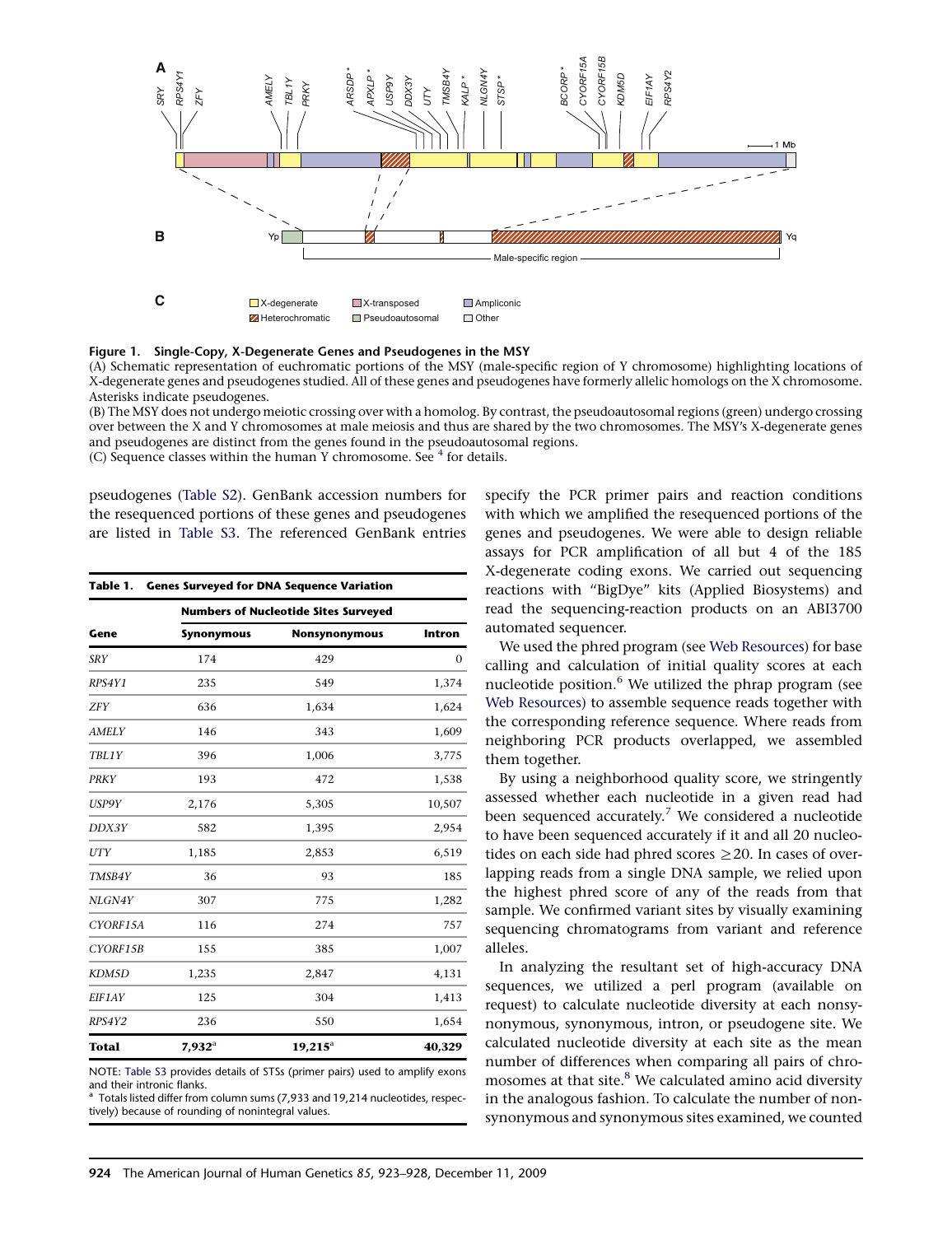

as ''nonsynonymous'' all nondegenerate sites and twothirds of all 2-fold degenerate sites. We counted as ''synonymous'' all 4-fold degenerate sites and one-third of all 2-fold degenerate sites. We excluded gene flanks and 5' and 3' UTRs from analysis because they were not uniformly

| <b>Amino Acid Substitutions and Diversities</b><br>Table 2. |                                          |                |                                   |                                |  |  |
|-------------------------------------------------------------|------------------------------------------|----------------|-----------------------------------|--------------------------------|--|--|
| Gene                                                        | <b>Nucleotide</b><br><b>Substitution</b> | Exon           | Amino Acid<br><b>Substitution</b> | Amino<br><b>Acid Diversity</b> |  |  |
| <b>ZFY</b>                                                  | A391G                                    | 5              | Met131Val                         | 0.0370                         |  |  |
| <b>AMELY</b>                                                | G208A                                    | 5              | Val70Met                          | 0.0317                         |  |  |
| <b>AMELY</b>                                                | G497A                                    | 5              | Arg166Gln                         | 0.1051                         |  |  |
| USP9Y                                                       | T195G                                    | $\overline{4}$ | Asp65Glu                          | 0.4297                         |  |  |
| <b>USP9Y</b>                                                | C631T                                    | 7              | Arg211Cys                         | 0.0404                         |  |  |
| USP9Y                                                       | G3178A                                   | 23             | Ala1060Thr                        | 0.0381                         |  |  |
| DDX3Y                                                       | G487A                                    | 6              | Asp163Asn                         | 0.0200                         |  |  |
| DDX3Y                                                       | G1313C                                   | 13             | Ser438Thr                         | 0.0217                         |  |  |
| CYORF15A                                                    | A317C                                    | 3              | $Asn106$ Thr                      | 0.0230                         |  |  |
| CYORF15A                                                    | C326T                                    | 3              | Ser109Leu                         | 0.0887                         |  |  |
| KDM5D                                                       | G3296A                                   | 23             | Ser1099Asn                        | 0.0208                         |  |  |
| KDM5D                                                       | G4433A                                   | 27             | Arg1478Gln                        | 0.0312                         |  |  |
| Aggregate                                                   |                                          |                |                                   | 0.89                           |  |  |

#### Figure 2. Genealogical Tree of Single-Copy Coding Sequence Variation in the **MSY**

The tree is shown in radial fashion with the root at the center and haplogroups (A through E, G through J, L through R, and T) indicated around the circumference. On the branches of the tree are shown the inferred genealogical locations of nonsynonymous nucleotide substitutions (red circles), synonymous nucleotide substitutions within coding sequence (blue circles), and substitutions in introns or pseudogenes (gray circles). The arrow indicates the most widespread nonsynonymous substitution (USP9Y Asp65Glu). See Figures S1–S4 for detailed haplotypes of the 105 Y chromosomes examined and for identifiers of the variants observed.

well defined. We compared variant sites to dbSNP (build 129) and submitted all novel variants (Table S4).

By using these analytic tools, we examined, in each of the 105 selected Y chromosomes, an average of 27,147 coding nucleotides in 181 exons, 40,329 intronic nucleotides, and 15,251 pseudogene nucleotides [\(Table 1;](#page-1-0) Table S2). In this sequence, we detected a total of 126 single-nucleotide variants (Table S4). We were able

to place each of these 126 variants on one or another unique branch of the genealogical tree of human Y chromosomes (Figure 2; Figures  $S1-S4$ ).<sup>1-3</sup> Thus each of the variants observed is likely the result of a single mutational event.

The 126 single-nucleotide variants that we detected in X-degenerate genes and pseudogenes result in very little diversity in the encoded proteins (Table 2). Only 12 of the 126 variants result in amino acid substitutions. Among the 105 chromosomes studied, amino acid diversity in the X-degenerate proteome is only 0.89 residues. Thus, on average, the sets of X-degenerate proteins from two Y chromosomes drawn at random from the study sample differ by a single amino acid substitution. Furthermore, a single variant accounts for almost half of that diversity. This variant corresponds to an aspartic acid to glutamic acid substitution at residue 65 of USP9Y (MIM 400005). We infer directionality (Asp $\rightarrow$ Glu) from the corresponding sequence in chimpanzee and from the context in the human MSY genealogy. In addition, based on the position of this mutation in the MSY genealogy, we infer that it occurred about 50,000 years ago (95% CI 38,700 to 55,700).<sup>[3](#page-5-0)</sup> It is among the oldest of the 12 observed protein-coding changes and is ancestral to 8 of the 11 other protein-coding changes. None of the three comparably ancient protein-coding changes is demonstrably closer to the root of the MSY genealogy (Figure 2; Figure S1). Examination of this  $Asp \rightarrow Glu$  substitution in broader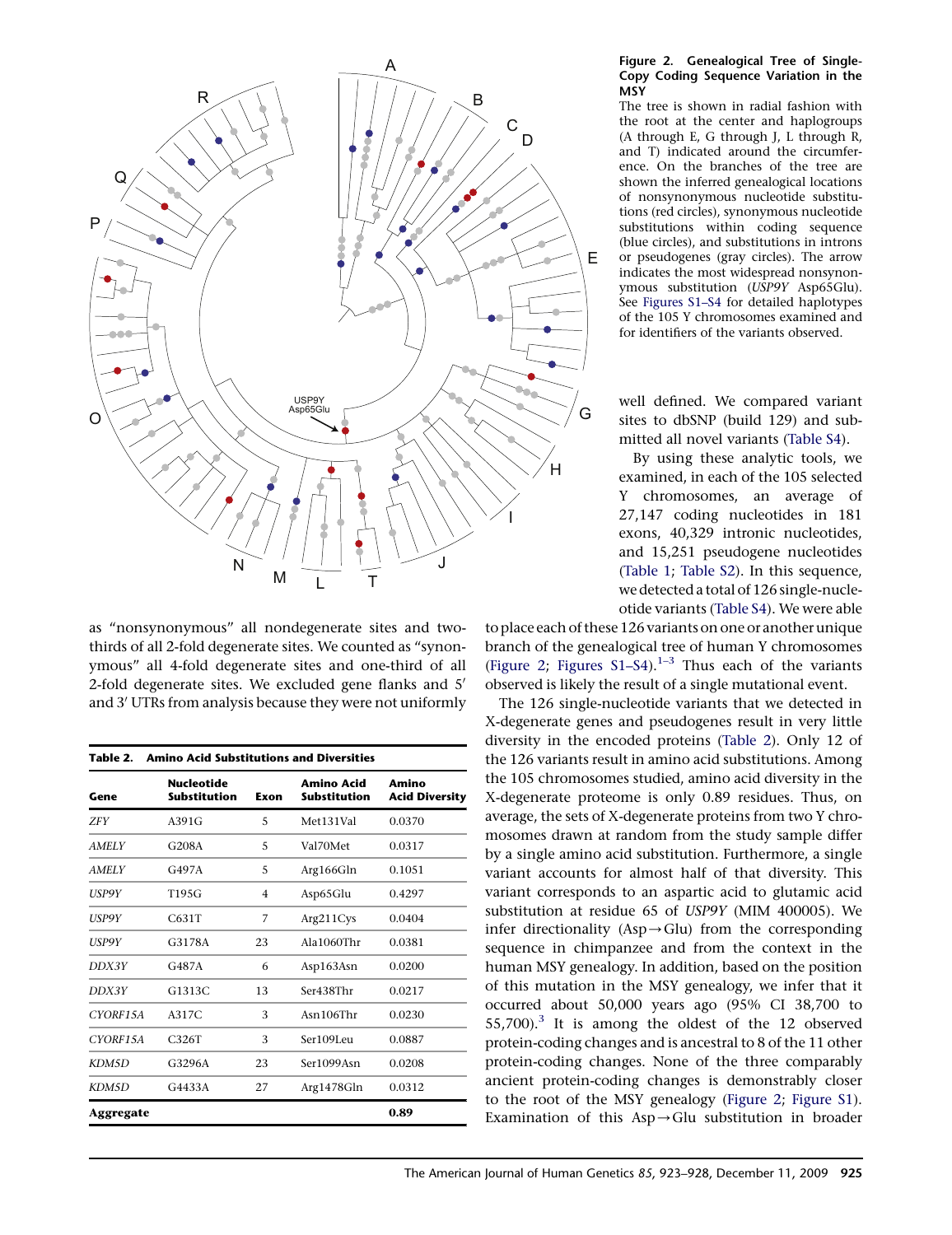Table 3. Both the Proportion of Variant Nucleotide Sites and Nucleotide Diversity Are Much Lower at Nonsynonymous Sites than at Synonymous Sites, in Introns, and in Pseudogenes

|                                                                                          | Nonsynonymous         | Synonymous            | Intron                | <b>Pseudogene</b>     | Synonymous, Intron,<br>and Pseudogene |
|------------------------------------------------------------------------------------------|-----------------------|-----------------------|-----------------------|-----------------------|---------------------------------------|
| Variant nucleotide sites                                                                 | 12                    | 21                    | 64                    | 29                    | 114                                   |
| Invariant nucleotide sites                                                               | 19,203                | 7,911                 | 40,265                | 15,222                | 63,398                                |
| Total nucleotide sites                                                                   | 19,215                | 7,932                 | 40,329                | 15,251                | 63,513                                |
| <b>Proportion of Variant Sites</b>                                                       | $6.25 \times 10^{-4}$ | $2.65 \times 10^{-3}$ | $1.59 \times 10^{-3}$ | $1.90 \times 10^{-3}$ | $1.79 \times 10^{-3}$                 |
| p Values of Differences in Proportions of Variant Sites (Fisher's Exact Test, Two Sided) |                       |                       |                       |                       |                                       |
| Nonsynonymous versus                                                                     |                       | $5.4 \times 10^{-5}$  | $1.9 \times 10^{-3}$  | $7.8 \times 10^{-4}$  | $1.2 \times 10^{-4}$                  |
| Synonymous versus                                                                        |                       |                       | 0.055                 | 0.30                  |                                       |
| Intron versus                                                                            |                       |                       |                       | 0.42                  |                                       |
| <b>Nucleotide Diversity</b>                                                              | $4.62 \times 10^{-5}$ | $1.50 \times 10^{-4}$ | $1.22 \times 10^{-4}$ | $9.8 \times 10^{-5}$  | $1.20 \times 10^{-4}$                 |
| p Values of Differences in Nucleotide Diversities <sup>a</sup>                           |                       |                       |                       |                       |                                       |
| Nonsynonymous versus                                                                     |                       | $1.4 \times 10^{-5}$  | $2.1 \times 10^{-3}$  | $6.3 \times 10^{-4}$  | $2.7 \times 10^{-4}$                  |
| Synonymous versus                                                                        |                       |                       | 0.039                 | 0.25                  |                                       |
| Intron versus                                                                            |                       |                       |                       | 0.42                  |                                       |

<sup>a</sup> p values calculated by two-sided Wilcoxon rank-sum tests comparing distributions of nucleotide diversities over all sites (wilcox.test function in R statistical computing environment; see [Web Resources\)](#page-5-0).

evolutionary context suggests that it may be of little functional consequence: among the 12 most similar USP9 proteins in mammals and birds, 11 have glutamic acid at the homologous residue (Figure S5). Only the mouse USP9Y protein has aspartic acid, as in the ancestral sequence of human USP9Y.

We then asked whether patterns of variation are different for nonsynonymous nucleotide substitutions as compared to synonymous substitutions or substitutions in introns or pseudogenes. We found that nonsynonymous nucleotide diversity (0.5  $\times$  10<sup>-4</sup>) is significantly lower than diversity at synonymous sites  $(1.5 \times 10^{-4})$ , in introns (1.2  $\times$  10<sup>-4</sup>), and in pseudogenes (1.0  $\times$  10<sup>-4</sup>) (Table 3; Table S5). Similarly, the proportion of nonsynonymous sites that vary is significantly lower than the proportions of synonymous, intron, and pseudogene sites that vary (Table 3; Table S5). By all these measures, in our systematic, worldwide survey of variation in MSY singlecopy genes, nucleotide variants that alter protein sequence are significantly underrepresented relative to variants that do not alter protein sequence.

Several aspects of these findings merit discussion. First, in resequencing the Y chromosome's 16 single-copy genes in 105 men representing worldwide MSY diversity, we found little variability in predicted protein sequences. This low variability includes the sex-determining gene SRY (MIM 480000), in which we detected a single, synonymous substitution (Table S4). We also observed significantly less amino-acid-changing nucleotide variation than synonymous coding variation, intronic variation, or variation in decayed pseudogenes; this finding holds regardless of whether variation is assessed as mean nucleotide diversity or as the proportion of variant sites. These observations led us to conclude that most nonsynonymous mutations have been culled by natural selection while neutral mutations have more commonly persisted.

How does the pattern of variation in the X-degenerate genes of the human Y chromosome compare to that of genes elsewhere in the genome? In our Y-chromosome data, the relative proportion of nonsynonymous to synonymous variant sites is 0.24 (1/1601 versus 1/378; Table 3), and the relative proportion of nonsynonymous to intronic variant sites is 0.39 (1/1601 versus 1/630). Roughly analogous values for a collection of 75 non-Y-linked human genes are similar:  $0.38$  and  $0.54$ , respectively.<sup>9</sup> Thus, there is presently no evidence that purifying selection is weaker or less effective in the Y chromosome's X-degenerate genes than in the human genome as a whole.

The intronic nucleotide diversity among the Y chromosomes studied here was substantially lower than in the rest of the genome: 1.2  $\times$  10<sup>-4</sup> versus 10.5  $\times$  10<sup>-4</sup> (standard deviation 2.7  $\times$  10<sup>-4</sup>) for a sample of introns elsewhere in the genome, mostly in autosomes. $9$  Our finding of reduced intronic nucleotide diversity among Y chromosomes is in close agreement with an earlier study of four X-degenerate genes in a smaller collection of Y chromosomes.<sup>10</sup> Part of this reduction in diversity among Y chromosomes is expected because of the lower population size of Y chromosomes compared to autosomes; the number of Y chromosomes in a population is one fourth the number of each autosome. From this, population-genetic theory predicts that MSY diversity would be proportionately reduced to one fourth of autosomal diversity.<sup>8</sup> The additional deficit in diversity relative to the rest of the genome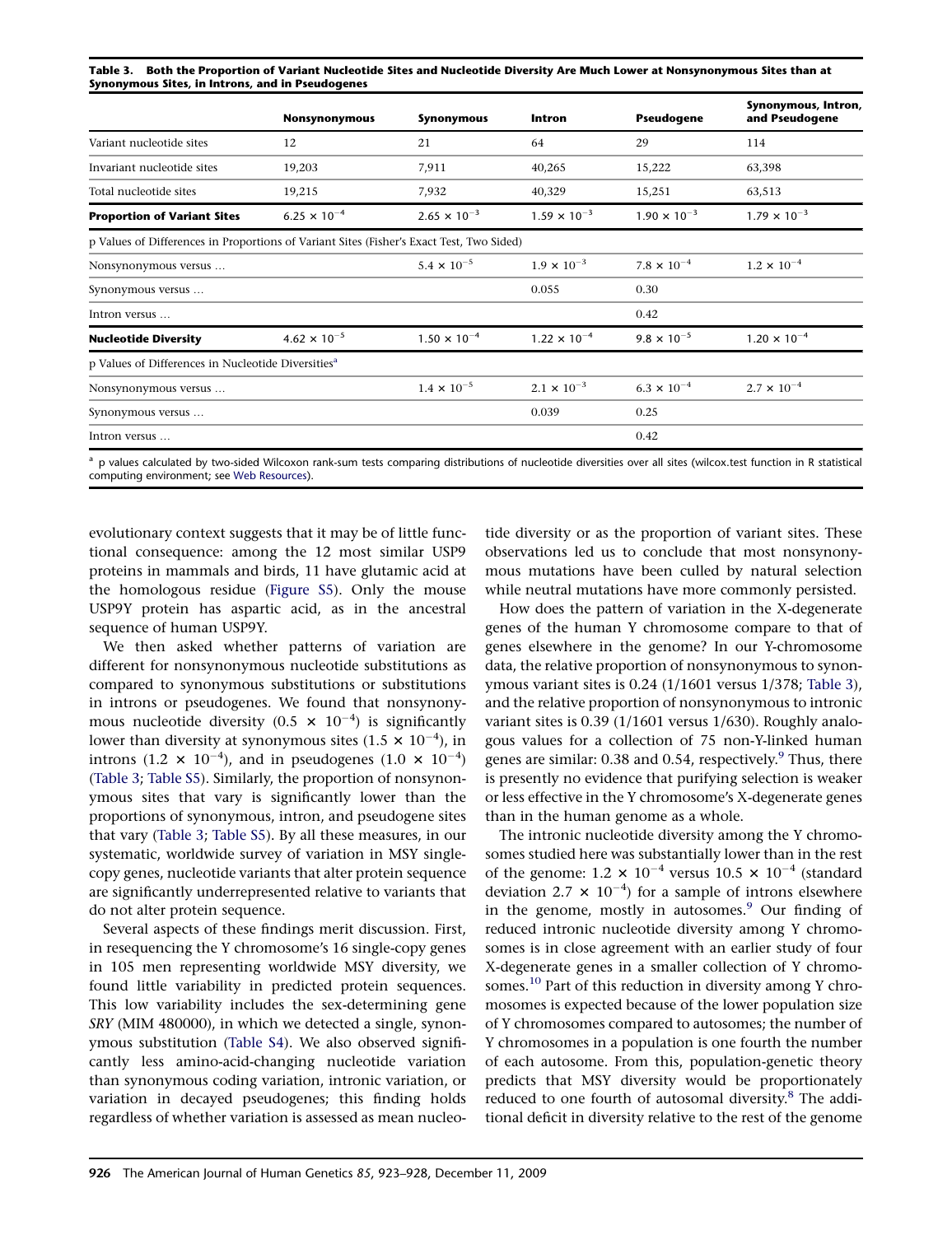may be due to higher variance in reproductive success among men than among women, $<sup>8</sup>$  $<sup>8</sup>$  $<sup>8</sup>$  which would further</sup> reduce the effective population size of Y chromosomes.

The results reported here shed new light on an important question: how representative or typical is the sequenced human Y chromosome? Previous work showed that the sequenced MSY is representative with respect to copy number variation and is not an outlier with respect to large inversions. $^{11}$  $^{11}$  $^{11}$  The results reported here demonstrate that it is also quite representative in terms of its X-degenerate proteome, bolstering evidence that the reference Y chromosome sequence is indeed representative.

The question of whether the reference Y chromosome is representative also arises in the context of Y chromosome evolution and the gene decay that it prominently features.<sup>[3,4](#page-5-0)</sup> If Y chromosomes were unconstrained by selection and decayed rapidly over evolutionary time periods, then different branches of the human MSY genealogy might show different degrees or kinds of decay. Indeed, after reports that no X-degenerate gene was lost in the human Y lineage since its divergence from the chimpanzee Y chromosome, $^{12}$  $^{12}$  $^{12}$  the question arose as to whether this result might be highly dependent on the specific human Y chromosome selected for comparison with chim-panzee.<sup>[13](#page-5-0)</sup>

In particular, some human Y chromosomes completely lack the X-degenerate genes AMELY (MIM 410000), TBL1Y (MIM 400033), and PRKY (MIM 40000) because of a contiguous deletion, $14$  with most such chromosomes mapping to branch J/-M241 of the MSY genealogy (branch J chromosomes with the derived allele for M241).<sup>[15,16](#page-5-0)</sup> A Y chromosome from this branch was not available to us at the outset of this study, and evidence to date indicates that this branch is rare, comprising only 0.23% of Y chromosomes even in India, where it is comparatively wide-spread.<sup>[17](#page-5-0)</sup> The deletion in this branch appears to be the consequence of a single, ancestral, unequal crossover between direct repeats that flank these three genes. $^{14,16}$  $^{14,16}$  $^{14,16}$ This deletion has been studied intensively because a test for the AMELY gene has been used to detect male DNA in forensic studies, even though, by this test, DNA from a 46,XY man lacking AMELY appears to be from a woman.

Because this particular deletion was first detected and then attained prominence through a chance intersection with forensics, one might speculate that it represents one of many similar events among human Y chromosomes, with the others having escaped attention. However, we uncovered no evidence of other wholesale deletions of X-degenerate genes in the 105 chromosomes tested, although we selected them to represent as much diversity as possible among the samples available to us. Indeed, we found little variation in amino acid sequence among the X-degenerate genes. We conclude that, with respect to X-degenerate gene content, the chromosomes deleted for AMELY, TBL1Y, and PRKY are exceptional while the reference sequence is representative.

Prior to this study, MSY SNPs were analyzed primarily in reconstructing patrilineal relationships among modern human populations, with little heed to the SNPs' possible functional significance. Indeed, the conclusions of many such population studies have rested on the assumption that all MSY SNPs—as well as any structural polymorphisms in the Y chromosomes marked by these SNPs are selectively neutral. Together with previous findings,  $18$ our current data contradict this simplifying assumption. The MSY does not undergo sexual recombination with a homologous chromosome, so it is subject to natural selection as an indivisible unit. Even if the particular MSY SNPs employed in a population study are functionally inconsequential, they may have been coupled to detrimental or beneficial SNPs or structural variants elsewhere in the MSY. Previous studies have demonstrated that structural polymorphism in the MSY affects sperm production and male fertility.<sup>[18](#page-5-0)</sup> Similarly, our present findings imply that selection on coding SNPs has significantly affected the evolutionary trajectory and population frequencies of variant Y chromosomes during the past 100,000 years of human history. Taken together, these studies of structural polymorphism and coding sequence variation in the MSY highlight the role of natural selection in human MSY lineages. This new awareness means that we can no longer assume selective neutrality in the MSY when drawing conclusions from population genetic studies.

The results reported here also shed light on models of genetic decay in the human Y chromosome. Some geneticists have predicted gene loss to be so precipitous that it might lead to the complete demise of all human Y chromosomes in  $10,000,000$  years' time, if not sooner.<sup>[19,20](#page-5-0)</sup> To be sure, there is incontrovertible evidence of dramatic gene loss during the Y chromosome's evolution over periods of tens and hundreds of millions of years.<sup>[4,5](#page-5-0)</sup> Furthermore, during the 6,000,000 years since divergence of the chimpanzee and human lineages, the chimpanzee Y chromosome has lost the function of four X-degenerate genes, possibly as a result of increased specialization for spermatogenesis[.12](#page-5-0) By contrast, the human Y chromosome has not lost any X-degenerate genes during the same 6,000,000 years.[12](#page-5-0) Our present findings show that, in addition, X-degenerate gene content in the overwhelming majority of human Y lineages has changed little since the last common ancestor of modern human Y chromosomes, ~100,000 years ago. Indeed, the results reported here imply that purifying selection has been effective in stabilizing and maintaining the amino acid sequences of the human MSY's X-degenerate proteins during this period. In combination with previous studies, $12$  our findings conclusively refute models of precipitous genetic decay in human Y-chromosome lineages.

## Supplemental Data

Supplemental Data include five figures and five tables and can be found with this article online at [http://www.cell.com/AJHG.](http://www.cell.com/AJHG)